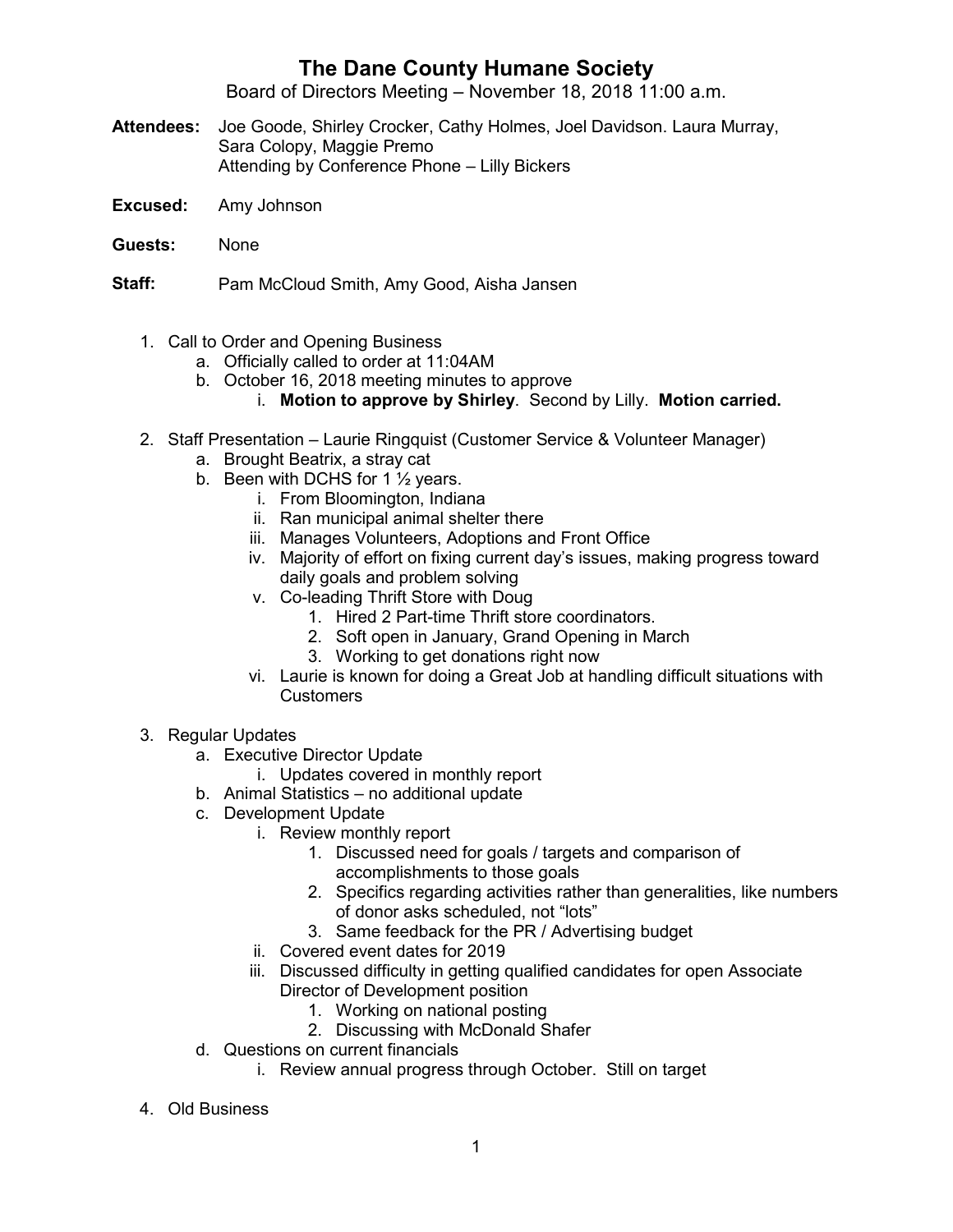## **The Dane County Humane Society**

Board of Directors Meeting – November 18, 2018 11:00 a.m.

- a. Plan for Marketing Discussion
	- i. Looking at February timeframe, following Mission / Vision
- b. Plan for Mission Vision
	- i. Looking at January timeframe
	- ii. Hoping to hold off for new Director candidates in process
	- iii. Also hoping to review historical information on DCHS's last 20 years as input into Mission - Vision
- c. Plan for Chapter 173 Seminar
	- i. Looking at December, if Joe's travel schedule will cooperate
- 5. New Business
	- a. Killing Contests Letter HSUS
		- i. Reviewed request and feedback from WFHS
		- ii. Will table this for now to maximize impact of feedback from DCHS
	- b. Monona Bank Resolution
		- i. Reviewed resolution requested by Monona bank
			- **1. Motion to approve resolution by Cathy**. Second by Joel.
				- **Motion carried.**
	- c. Vanguard Resolution
		- i. Review resolution requested by Vanguard
			- 1. **Motion to approve resolution by Cathy**. Second by Laura. **Motion carried.**
- 6. Committee Activity and Charters
	- a. Finance Finalizing Dane County contract forms and performance update from UBS.
	- b. Philanthropy Finalizing date of first event in February and ensuring consistent marketing message
	- c. Nominating Two candidates in progress, Mark Knipfer and Julie Fagen
	- d. Board Operations no update, Maggie is considering chairing
	- e. Legislative
		- i. Maggie and Joel will be meeting with Pam regarding interaction with and agendas of other organizations
- 7. Adjourn to Closed Session
	- a. Meeting was adjourned at 11:45AM.
- 8. Reconvene from Closed Session at 12:55PM.
- 9. 2019 Budget
	- a. **Motion by Cathy to approve the budget as finalized in Closed Session.** Second by Shirley. **Motion carried**.
- 10. Adjourn
	- a. Meeting was adjourned at 12:58PM

Respectfully Submitted by,

Cathy Holmes